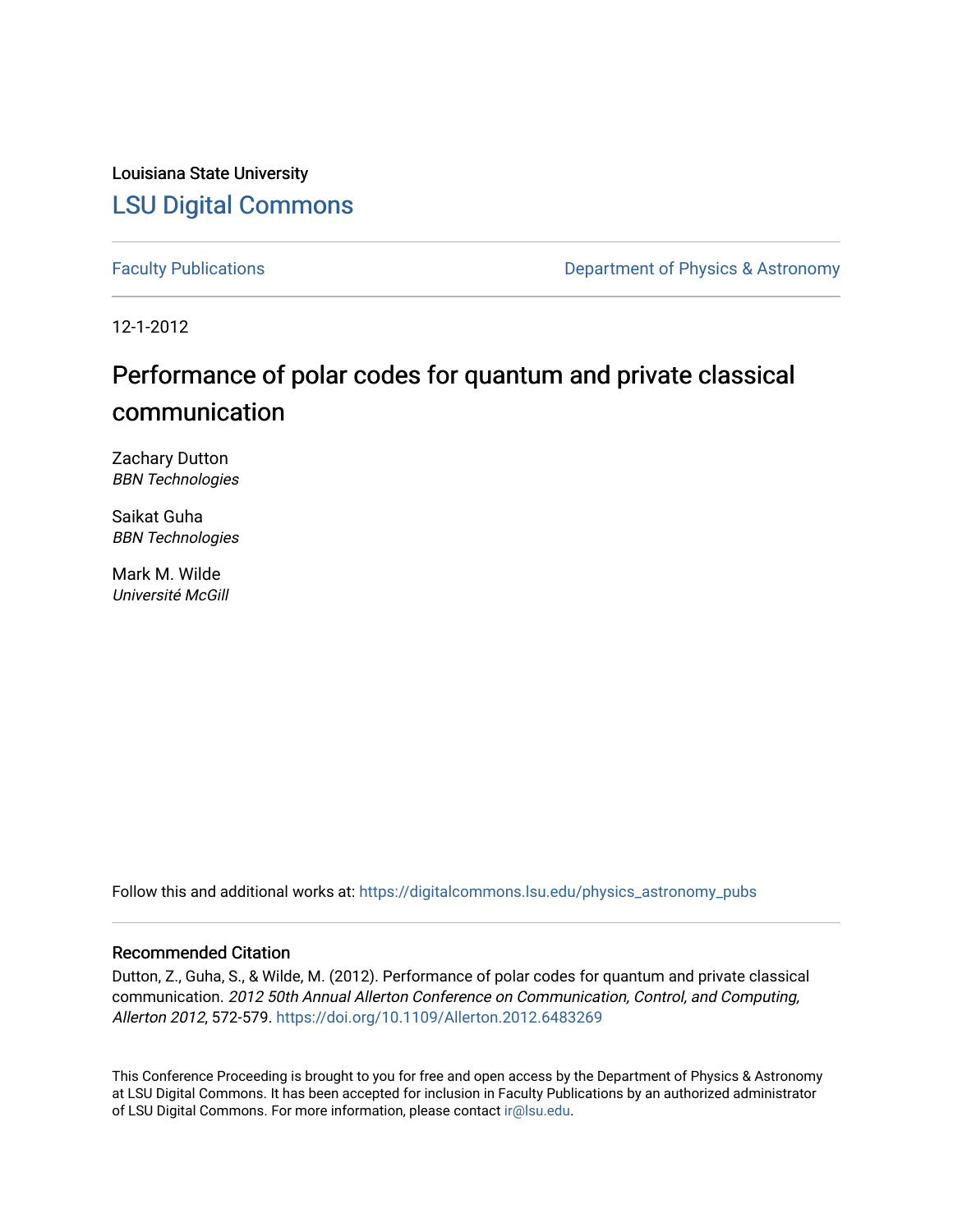# Performance of polar codes for quantum and private classical communication

Zachary Dutton and Saikat Guha *Raytheon BBN Technologies, Cambridge, Massachusetts, USA 02138* Mark M. Wilde

*School of Computer Science, McGill University Montreal, Quebec, Canada*

*Abstract*—We analyze the practical performance of quantum polar codes, by computing rigorous bounds on block error probability and by numerically simulating them. We evaluate our bounds for quantum erasure channels with coding block lengths between  $2^{10}$  and  $2^{20}$ , and we report the results of simulations for quantum erasure channels, quantum depolarizing channels, and "BB84" channels with coding block lengths up to  $N = 1024$ . For quantum erasure channels, we observe that high quantum data rates can be achieved for block error rates  $P_e \leq 10^{-4}$ and that somewhat lower quantum data rates can be achieved for quantum depolarizing and BB84 channels. Our results here also serve as bounds for and simulations of private classical data transmission over these channels, essentially due to Renes' duality bounds for privacy amplification and classical data transmission of complementary observables. Future work might be able to improve upon our numerical results for quantum depolarizing and BB84 channels by employing a polar coding rule other than the heuristic used here.

Arikan's polar codes are an important recent development in coding theory [\[1\]](#page-8-0). These codes provably achieve the Shannon capacity of symmetric binary-input memoryless channels and have an  $O(N \log N)$  complexity for both encoding and decoding, where  $N$  is the number of channel uses. Polar codes exploit the channel polarization effect, in which a particular recursive encoding induces a set of virtual channels, such that some of the virtual channels are near perfect for data transmission and the others are near useless for this task. The fraction of the virtual channels that are near perfect is equal to the symmetric capacity of the original channel.

Several authors have now extended the ideas of Arikan to the domain of quantum information theory, in order to accomplish a variety of information processing tasks, including classical data transmission [\[2\]](#page-8-1), [\[3\]](#page-8-2), private classical data transmission [\[4\]](#page-8-3), [\[5\]](#page-8-4), and quantum data transmission [\[6\]](#page-8-5), [\[4\]](#page-8-3), [\[7\]](#page-8-6). Among these works, Ref. [\[6\]](#page-8-5) demonstrated that all of the above impressive features of classical polar codes are preserved when constructing quantum polar codes for sending quantum data over quantum Pauli channels or quantum erasure channels. Refs. [\[4\]](#page-8-3), [\[5\]](#page-8-4) then followed up with similar results for private classical data transmission over these channels. The importance of Pauli channels stems from the fact that any noisy qubit channel can be "twirled" to a Pauli channel with a quantum capacity not higher than the original channel. A quantum depolarizing channel is a Pauli channel that is often used as a "worst-case scenario" noise model, and a quantum erasure channel is a simplified model of photon loss.

In light of the above theoretical works, it seems natural now to assess the practical performance of finite-blocklength quantum polar codes on any of the aforementioned channels. One could get a better idea of this by deriving rigorous bounds on performance like Arikan's bounds for classical erasure channels [\[1\]](#page-8-0), and another way to do so is simply by simulating their performance numerically. Indeed, since the quantum decoder for Pauli and erasure channels is a coherent version of Arikan's successive cancellation decoder combined with other efficient operations [\[6\]](#page-8-5), it is possible to have an efficient numerical simulation of these codes' performance.

In this paper, we derive bounds on the performance of quantum polar codes on quantum erasure channels, and we report the results of numerical simulations determining the performance of quantum polar codes on quantum erasure, depolarizing, and BB84 channels. In our numerical simulations, we consider the performance of quantum successive cancellation decoding for block lengths of 64, 256, and 1024. We find that with these moderate block lengths, relatively large rates can be achieved on the quantum erasure channel with a block error rate  $P_e \leq 10^{-4}$ . For the depolarizing and BB84 channels, we compare our results against the well-known hashing bound for quantum data transmission. For these channels, we discuss how our results serve equally as simulations of polar codes for private classical data transmission.

We structure this paper as follows. To start, Sections [I,](#page-1-0) [II](#page-2-0) and [III](#page-3-0) review some of the recent advances in polar coding for quantum channels [\[2\]](#page-8-1), [\[6\]](#page-8-5), [\[4\]](#page-8-3), [\[7\]](#page-8-6), [\[5\]](#page-8-4), [\[3\]](#page-8-2), focusing on the approaches given in Refs. [\[2\]](#page-8-1), [\[7\]](#page-8-6), [\[5\]](#page-8-4). Section [IV](#page-4-0) derives our bounds on quantum polar code performance for quantum erasure channels. We then detail the results of our numerical simulations in Section [V.](#page-5-0) In Section [VI,](#page-8-7) we discuss how our results apply in the setting of private classical communication, and we finally conclude in Section [VII.](#page-8-8)

#### <span id="page-1-0"></span>I. POLAR CODES FOR CLASSICAL COMMUNICATION

Consider a channel W with a classical input  $x \in \{0, 1\}$  and a quantum output  $\rho_x$ :

<span id="page-1-1"></span>
$$
W: x \to \rho_x. \tag{1}
$$

Such a channel is known as a classical-quantum or cq channel for short. Two parameters that characterize the performance of this channel for transmitting classical data are the fidelity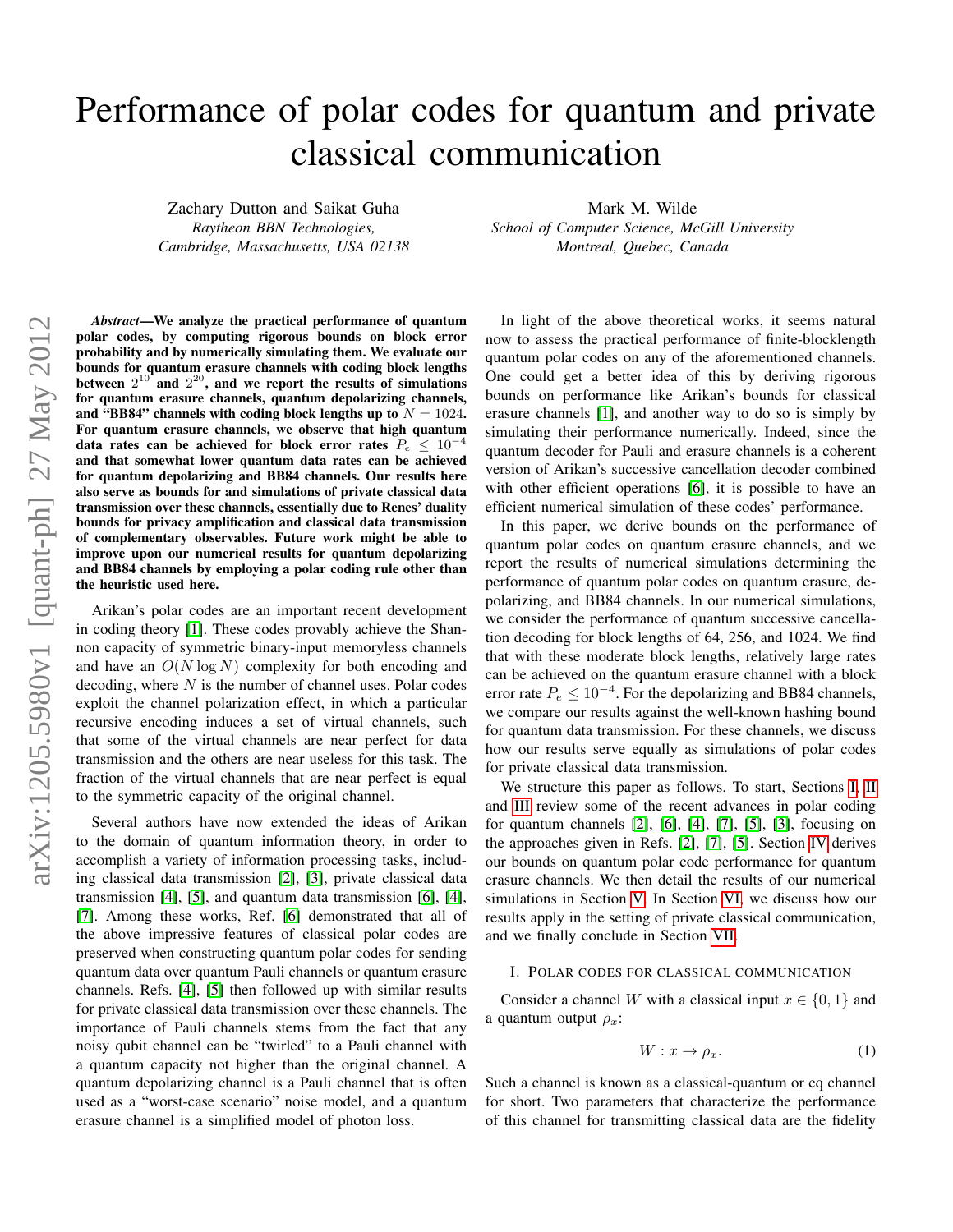$F(W) \equiv \left\| \sqrt{\rho_0} \sqrt{\rho_1} \right\|$ 2  $\frac{2}{1}$  and the symmetric Holevo information  $I(W) \equiv H((\rho_0 + \rho_1)/2) - [H(\rho_0) + H(\rho_1)]/2$ , where  $H(\sigma) \equiv -\text{Tr}\{\sigma \log_2 \sigma\}$  is the von Neumann entropy. A channel is near perfect for transmitting classical data if  $I(W) \approx 1$  and  $F(W) \approx 0$ , and it is nearly useless for this task if  $I(W) \approx 0$  and  $F(W) \approx 1$  (Ref. [\[2\]](#page-8-1) gives a precise relationship between these channel parameters).

When encoding classical information for the channel  $W$ , we consider  $N = 2^n$  uses of it, so that the resulting channel is of the form:  $x^N = x_1 \cdots x_N \rightarrow \rho_{x^N} \equiv \rho_{x_1} \otimes \cdots \otimes \rho_{x_N}$ , where  $x^N$  is the classical input sequence and  $\rho_{x^N}$  is the output quantum state. Arikan's idea of channel combining and splitting extends to this case by considering his encoding matrix  $G_N$  [\[1\]](#page-8-0) acting on an input sequence  $u^N: u^N \to \rho_{u^N G_N}$ , where  $u<sup>N</sup>G<sub>N</sub>$  is the binary vector resulting from multiplication of the row vector  $u^N$  by Arikan's encoding matrix  $G_N$ . We can then define the "split" channels  $W_N^{(i)}$  from the above "combined" channels as follows:

$$
W_N^{(i)}: u_i \to \rho_{(i), u_i}^{U_1^{i-1}B^N},\tag{2}
$$

$$
\rho_{(i),u_i}^{U_1^{i-1}B^N} \equiv \sum_{u_1^{i-1}} \frac{1}{2^{i-1}} \left| u_1^{i-1} \right\rangle \left\langle u_1^{i-1} \right|^{U_1^{i-1}} \otimes \overline{\rho}_{u_1^i}^{B^N}, \quad (3)
$$

$$
\overline{\rho}_{u_1^i}^{B^N} \equiv \sum_{u_{i+1}^N} \frac{1}{2^{N-i}} \rho_{u^N G_N}^{B^N}.
$$
\n(4)

The interpretation of this channel is that it is the one "seen" by the bit  $u_i$  if all of the previous bits  $u_1^{i-1}$  are available and if we consider all the future bits  $u_{i+1}^N$  as randomized. This motivates the development of a quantum successive cancellation decoder [\[2\]](#page-8-1) that attempts to distinguish  $u_i = 0$  from  $u_i = 1$  by adaptively exploiting the results of previous measurements and quantum hypothesis tests for each bit decision.

The above synthesized channels polarize, in the sense that some become near perfect for classical data transmission while the others become near useless. This result follows in the quantum case by a martingale argument similar to Arikan's: model the channel splitting and combining as a random birth process, and it is possible to prove that the parameters  $I(W_N^{(i)})$  and  $F(W_N^{(i)})$  converge almost surely to zero-one valued random variables in the limit of many recursions of the encoding. The following theorem characterizes the rate with which the channel polarization effect takes hold [\[8\]](#page-8-9), [\[2\]](#page-8-1):

*Theorem 1:* Given a binary input cq channel W and any  $\beta < 1/2$ , it holds that  $\lim_{n \to \infty} \Pr_I \{ \sqrt{F(W_{2^n}^{(I)})} < 2^{-2^{n\beta}} \} =$  $I(W)$ , where *n* indicates the level of recursion for the encoding,  $W_{2^n}^{(I)}$  is a random variable characterizing the  $I^{\text{th}}$ split channel, and  $F(W_{2^n}^{(I)})$  is the fidelity of that channel.

Suppose now that we can determine which channels are the good ones and which ones are bad. In this case, we can construct a polar coding scheme by dividing the synthesized channels according to the following polar coding rule:

$$
\mathcal{G}_N\left(W,\beta\right) \equiv \left\{ i \in [N] : \sqrt{F(W_N^{(i)})} < 2^{-N^{\beta}} \right\},\tag{5}
$$

and  $\mathcal{B}_N(W, \beta) \equiv [N] \setminus \mathcal{G}_N(W, \beta)$ , so that  $\mathcal{G}_N(W, \beta)$  is the set of "good" channels and  $\mathcal{B}_N(W,\beta)$  is the set of

"bad" channels. The sender then transmits the information bits through the good channels and "frozen" bits through the bad ones. A helpful assumption for error analysis is that the frozen bits are chosen uniformly at random such that the sender and receiver both have access to these frozen bits. Ref. [\[2\]](#page-8-1) provided an explicit construction of a quantum successive cancellation decoder that has an error probability equal to  $o(2^{-(1/2)N^{\beta}})$ —let  $\{\Lambda_{u_{\mathcal{A}}}^{(u_{\mathcal{A}}c)}\}$  denote the corresponding decoding positive operator-valued measure (POVM), with  $u_A$  the information bits and  $u_{A<sup>c</sup>}$  the frozen bits.

#### <span id="page-2-0"></span>II. POLAR CODES FOR QUANTUM COMMUNICATION

Wilde and Renes recently showed how to construct quantum polar codes for sending quantum data over an arbitrary qubitinput quantum channel [\[7\]](#page-8-6) (before this, Renes *et al*. addressed the case of Pauli channels [\[6\]](#page-8-5)). The polar coding scheme in Ref. [\[7\]](#page-8-6) follows the general approach of Renes and Boileau [\[9\]](#page-8-10), in which they showed how to build up quantum codes from classical codes for two different cq channels induced by the quantum channel of interest. We briefly overview the approach given in Ref. [\[7\]](#page-8-6).

Suppose that a quantum channel  $\mathcal N$  connects a sender to a receiver. Consider that the sender can induce a cq "amplitudebasis" channel  $W_A$  from  $\mathcal N$  by inputting a computational basis state  $|z\rangle$  depending on some classical bit z:

<span id="page-2-2"></span>
$$
W_A: z \to \mathcal{N}(|z\rangle\langle z|). \tag{6}
$$

Since the induced channel  $W_A$  is of the form in [\(1\)](#page-1-1), it is possible to construct a polar code for it of rate  $I(W_A)$ , consisting of the classical encoding  $G_N$  and a corresponding quantum successive cancellation decoder as described in the previous section. Now suppose that Alice shares a maximally entangled state  $|\Phi\rangle$  with Bob, where

$$
|\Phi\rangle \equiv 2^{-1/2} \sum_{z \in \{0,1\}} |z\rangle |z\rangle.
$$

Alice can modulate her share of this state with  $Z<sup>x</sup>$  depending on some bit  $x$ , so that the global state for Alice and Bob becomes  $2^{-1/2}$  ( $\ket{0}\ket{0} + (-1)^{x}\ket{1}\ket{1}$ ). If Alice sends her share of the state through the channel, this process induces a cq "phase-basis" channel  $W_P$  of the following form:

<span id="page-2-1"></span>
$$
W_P: x \to (\mathcal{N} \otimes I) (Z^x | \Phi \rangle \langle \Phi | Z^x).
$$
 (7)

It is also possible to construct a polar code for  $W_P$  of rate  $I(W_P)$ , again consisting of the classical encoding  $G_N$  and a quantum successive cancellation decoder.

The insight of Refs. [\[6\]](#page-8-5), [\[7\]](#page-8-6) is to build up a quantum polar code from the polar codes for the above two channels. The sender and receiver can compute offline which channel inputs will be good or bad for the amplitude and phase channels. The sender then inputs the following types of qubits into the different encoder inputs:

- 1) Information qubits into the synthesized channels that are good in both amplitude and phase.
- 2) Ancilla qubits in the state  $|0\rangle$  into the synthesized channels that are bad in amplitude and good in phase.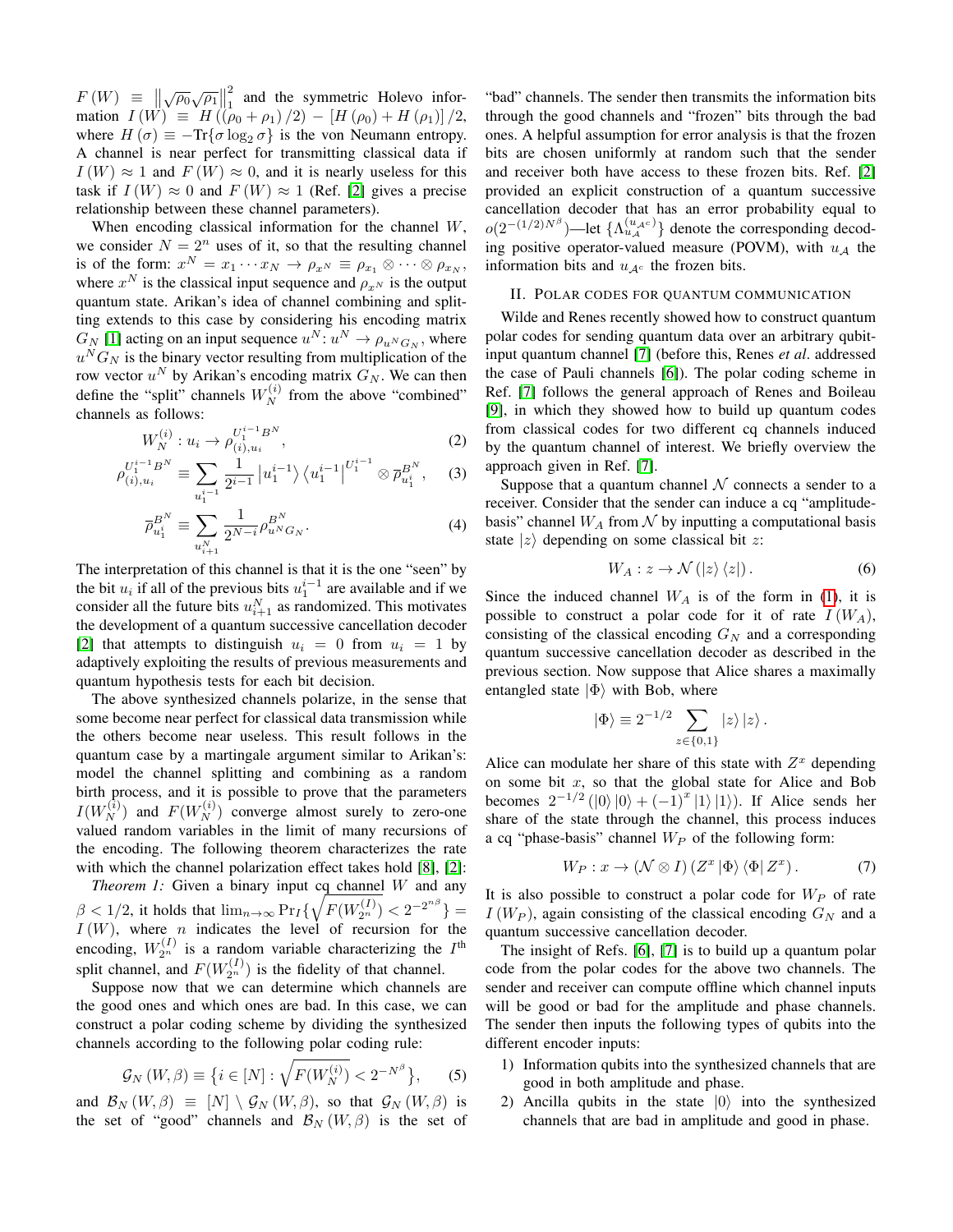- 3) Ancilla qubits in the state  $|+\rangle \equiv 2^{-1/2} (|0\rangle + |1\rangle)$  into the synthesized channels that are good in amplitude and bad in phase.
- 4) Shares of ebits in the state  $|\Phi\rangle$  into the synthesized channels that are bad in both amplitude and phase.

The intuition behind this approach is that the receiver should be able to recover quantum data if it is possible to recover classical data encoded into complementary variables. Thus, the sender puts information qubits into the synthesized channels which are good for both bases. The receiver will need help in the decoding process in the form of frozen ancilla qubits for the synthesized channels which are bad in one of the bases (this is the same as in Arikan's classical polar coding scheme [\[1\]](#page-8-0), with the exception that the ancillas should be frozen in the basis that is bad). Finally, if both bases are bad, a shared ebit is in some sense frozen in both bases, because Bob can always predict the outcome of a Pauli  $X$ or Z measurement that Alice performs on her end if she tells him which measurement she performs.

The net rate of this quantum polar coding scheme (rate of quantum communication minus the rate of entanglement consumption) is equal to the symmetric coherent information rate [\[7\]](#page-8-6), [\[6\]](#page-8-5):

$$
I(W_A) + I(W_P) - 1 = I(A \rangle B)_{\mathcal{N}(\Phi)}
$$
  
\n
$$
\equiv H(B)_{\mathcal{N}(\Phi)} - H(AB)_{\mathcal{N}(\Phi)}.
$$

The polar code operates as follows (see Ref. [\[7\]](#page-8-6) for a detailed discussion of the operation). Alice sends qubits as described above into a coherent version of Arikan's encoder (this just consists of quantum CNOT gates). Bob then exploits a coherent version of the quantum successive cancellation decoder for the amplitude cq channel in order to coherently decode the information qubits, placing them in a register  $C^N$ . Bob sends the coherently decoded information qubits through the inverse of the coherent polar encoder. This process induces the phase channel in [\(7\)](#page-2-1) from the point of view of the phase basis of the qubits at the input of the encoder. Bob then acts with a coherent version of the quantum successive cancellation decoder for the phase channels, coherently placing the outcomes in a register  $D<sup>N</sup>$ . Finally, he performs a linear number of CNOT gates from the  $C^N$  registers to the  $D^N$  registers. The result is that he will have decoded the information qubits with a fidelity that is lower bounded by  $1 - 2\sqrt{\epsilon_A} - 2\sqrt{\epsilon_P}$ , where  $\epsilon_A$  and  $\epsilon_P$  are the error probabilities of the respective polar codes for the cq amplitude and phase channels.

The polar encoder is efficient because it is the same network of CNOT gates in Arikan's encoder (this part requires only  $O(N \log N)$  operations). For general channels, it is still an open question to determine if the polar decoder has an efficient implementation. For Pauli channels or erasure channels, Renes *et al*. showed that the polar decoder has an efficient implementation with  $O(N \log N)$  operations [\[6\]](#page-8-5), essentially because the induced cq amplitude and phase channels are classical and they could thus exploit coherent versions of Arikan's efficient polar decoder in the quantum polar decoder.

#### <span id="page-3-0"></span>III. POLAR CODES FOR PRIVATE COMMUNICATION

An approach similar to the one above gives polar codes for sending classical data privately over a quantum wiretap channel [\[5\]](#page-8-4). Again, this approach follows the general approach of Renes and Boileau [\[9\]](#page-8-10) for transmitting private classical data, in which we build up such a protocol by considering two induced cq channels for complementary variables. A quantum wiretap channel  $\mathcal{N}^{A\to BE}$  has an input system A for the sender, an output system  $B$  for the legitimate receiver, and an output system  $E$  for the wiretapper. The goal in this setting is for the sender to transmit classical data to the legitimate receiver in such a way that the wiretapper obtains a negligible amount of information about the input data.

We now review the private polar coding protocol from Ref. [\[5\]](#page-8-4). The first cq channel  $\mathcal{M}_A$  that we consider has Alice prepare a quantum state  $\rho_z$  depending upon a bit z and feed this state into the quantum wiretap channel  $\mathcal{N}$ :

<span id="page-3-1"></span>
$$
\mathcal{M}_A: z \to \mathcal{N}^{A \to B}(\rho_z). \tag{8}
$$

By purifying the input state  $\rho_2^A$  to  $|\psi_z\rangle^{AS_1}$  and the quantum wiretap channel  $\mathcal{N}^{A\to BE}$  to the isometric map  $U_{\mathcal{N}}^{A\to BES_2}$ (where  $S_1$  and  $S_2$  are "shield" systems not possessed by the wiretapper [\[10\]](#page-8-11), [\[11\]](#page-8-12)), we can see that the above channel arises by tracing over the wiretapper's system  $E$  and the shield systems  $S_1S_2$ :

$$
z \to |\psi_z\rangle^{BES_1S_2} \equiv U_{\mathcal{N}}^{A \to BES_2} |\psi_z\rangle^{AS_1}.
$$

The channel in [\(8\)](#page-3-1) is a cq channel, and as such, we can construct a polar code for it with rate  $I(M_A)$  along with an encoder and quantum successive cancellation decoder [\[2\]](#page-8-1).

The other cq channel that we consider is in some sense a virtual channel because we only make use of it in order to reason about the security of our private polar coding protocol (we do not actually exploit a decoder for it in the operation of our protocol). This channel is a phase channel with quantum side information. Suppose that Alice possesses an entangled state of the following form:

$$
|\varphi\rangle^{CAS_1}\equiv 2^{-1/2}\sum_z|z\rangle^C\left|\psi_z\right\rangle^{AS_1}.
$$

Alice could then modulate the  $C$  system of the above state by applying the phase operator  $Z^x$  to it, depending on some input bit  $x$ . Suppose then that she is able to transmit the  $A$ system through the channel  $\mathcal{N}^{A\to B}$  to Bob and the C and  $S_1$ systems through an identity channel. The resulting cq phase channel to Bob is as follows:

<span id="page-3-2"></span>
$$
\mathcal{M}_P: x \to \mathcal{N}^{A \to B}((Z^x)^C \ket{\varphi} \bra{\varphi}^{CAS_1} (Z^x)^C). \tag{9}
$$

Although we stated that this is a virtual channel, it is possible in principle to construct a polar code for it with rate  $I(\mathcal{M}_P)$ along with a quantum successive cancellation decoder [\[2\]](#page-8-1).

The usefulness of the phase channels for privacy may not be readily apparent, but an uncertainty relation from Ref. [\[9\]](#page-8-10) clarifies the link. Indeed, consider the following channel to the wiretapper:

$$
\mathcal{M}_E: z \to \mathcal{N}^{A \to E}(\rho_z). \tag{10}
$$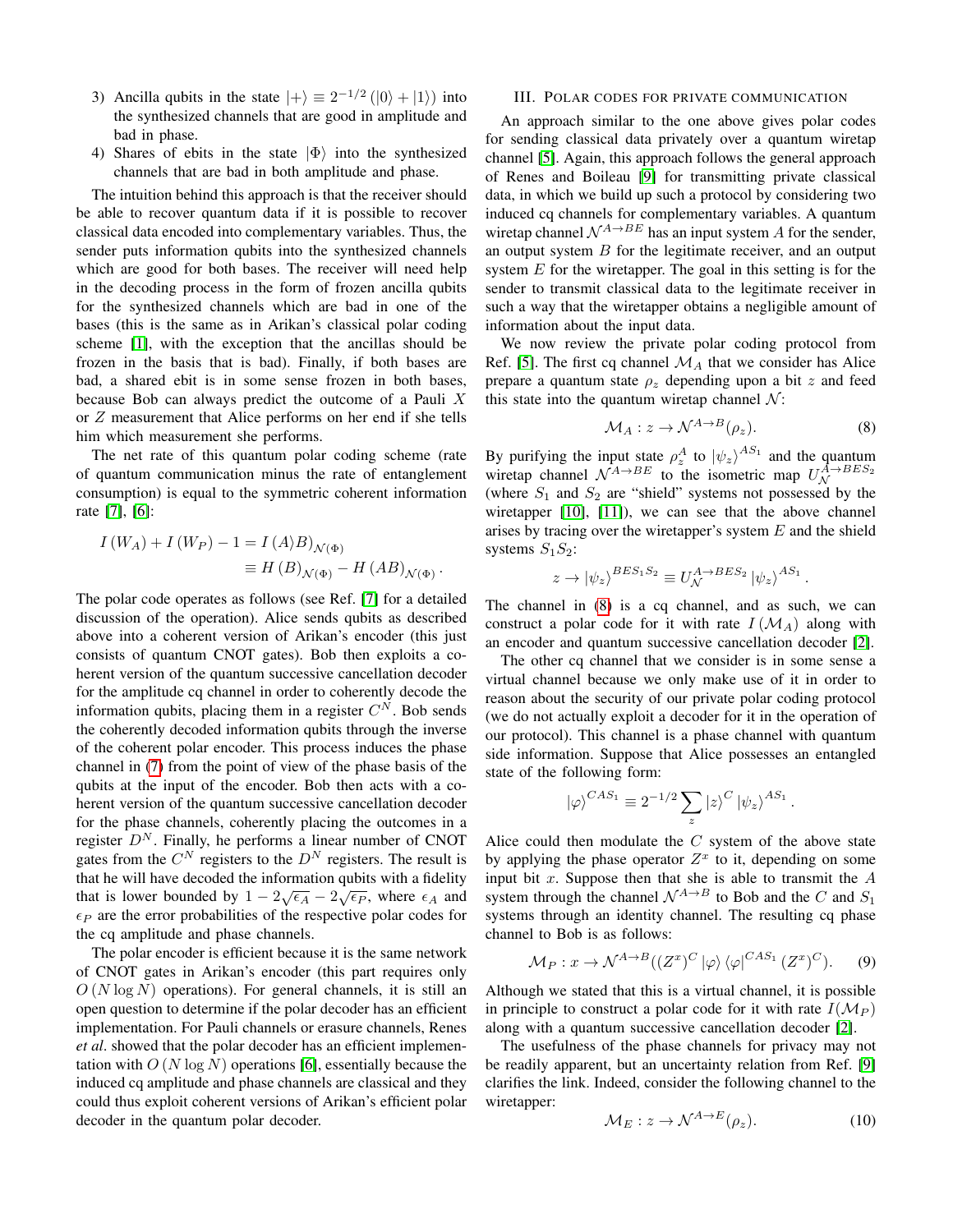The uncertainty relation (Lemma 2 of Ref. [\[9\]](#page-8-10)) for our case is as follows:

<span id="page-4-1"></span>
$$
I(\mathcal{M}_P) + I(\mathcal{M}_E) = 1.
$$
 (11)

The implication of this uncertainty relation is that if the phase channel  $M_P$  to Bob is nearly perfect, then the amplitude channel  $\mathcal{M}_E$  is nearly useless to the wiretapper and vice versa.

We can then exploit the above uncertainty relation to construct a polar code for private communication. The structure is similar to that in the previous section, though the resources used are in some sense classical versions of the quantum resources. The sender and receiver compute offline which channel inputs will be good or bad for the amplitude or phase channels in [\(8\)](#page-3-1) and [\(9\)](#page-3-2), respectively. The sender then inputs the following types of qubits into the different encoder inputs:

- 1) Information bits to be kept private into the synthesized channels that are good in both amplitude and phase.
- 2) Ancilla bits initialized to 0 into the synthesized channels that are bad in amplitude and good in phase.
- 3) Ancilla bits that are randomized (0 or 1 with probability  $1/2$ ) into the synthesized channels that are good in amplitude and bad in phase.
- 4) Shares of secret key bits (0 or 1 with probability 1/2 and known to both Alice and Bob) into the synthesized channels that are bad in both amplitude and phase.

The security of this approach follows from the uncertainty relation in [\(11\)](#page-4-1). If Alice places the information bits into the synthesized channels that are good in amplitude and phase, then Bob will be able to recover them reliably since the channels are good in amplitude and Eve learns only a negligible amount of information about them due to the uncertainty relation in [\(11\)](#page-4-1) and the fact that the channels are good in phase for Bob. The sender places ancilla bits set to 0 in the channels that are bad in amplitude and good in phase in order to help Bob in decoding the information bits. She places randomized bits into the channels that are good in amplitude and bad in phase in order randomize Eve's knowledge of them. Finally, she places secret key bits into the channels that are bad for both variables in order to help Bob decode and to randomize Eve's knowledge of the information bits.

The net rate of this private polar coding scheme (rate of private classical communication minus the rate of secret key consumption) is equal to the symmetric private information rate [\[5\]](#page-8-4), [\[9\]](#page-8-10):

$$
I(\mathcal{M}_A) + I(\mathcal{M}_P) - 1 = I(\mathcal{M}_A) - I(\mathcal{M}_E).
$$

We can estimate the reliability and security of this scheme by considering the performance of the constituent cq polar codes.

#### <span id="page-4-0"></span>IV. RIGOROUS BOUNDS ON PERFORMANCE FOR THE QUANTUM ERASURE CHANNEL

We now arrive at our first result, where we provide rigorous bounds on the performance of quantum polar codes on the quantum erasure channel. Our development here is both similar to and extends that in Section V-D of Arikan [\[1\]](#page-8-0). Recall that a quantum erasure channel takes a qubit in the state  $\rho$  as input and outputs this state with probability  $1 - \epsilon$  or an orthogonal erasure flag  $|e\rangle$  with the complementary probability:

<span id="page-4-2"></span>
$$
\rho \to (1 - \epsilon) \rho + \epsilon \left| e \right\rangle \left\langle e \right|.
$$
 (12)

First, consider that in any given "run" of a quantum polar code of the form reviewed in Section [II,](#page-2-0) the block error probability  $P_e$  is as follows:

<span id="page-4-3"></span>
$$
P_e \equiv \Pr\left\{\alpha_{\text{err}}\right\} + \Pr\left\{\phi_{\text{err}}\right\} - \Pr\left\{\alpha_{\text{err}}, \phi_{\text{err}}\right\},\qquad(13)
$$

where  $\alpha_{\text{err}}$  and  $\phi_{\text{err}}$  are the events that an error occurs during the decoding of the induced amplitude and phase channel, respectively. (The above formula ensures that we count a quantum block error when either an amplitude or phase error occurs, but that we do not overcount when both errors occur.) By exploiting the law of total probability (that  $Pr\{\phi_{err}\}$  =  $Pr\{\alpha_{err}, \phi_{err}\} + Pr\{\overline{\alpha_{err}}, \phi_{err}\}$ , where  $\overline{\alpha_{err}}$  is the event that there is no amplitude decoding error), we have that

$$
P_e = \Pr \{ \alpha_{\text{err}} \} + \Pr \{ \overline{\alpha_{\text{err}}}, \phi_{\text{err}} \}
$$
  
= 
$$
\Pr \{ \alpha_{\text{err}} \} + \Pr \{ \phi_{\text{err}} \mid \overline{\alpha_{\text{err}}} \} \Pr \{ \overline{\alpha_{\text{err}}} \}
$$
  
= 
$$
\Pr \{ \alpha_{\text{err}} \} + \Pr \{ \phi_{\text{err}} \mid \overline{\alpha_{\text{err}}} \} [1 - \Pr \{ \alpha_{\text{err}} \}]
$$
  
= 
$$
\Pr \{ \alpha_{\text{err}} \} + \Pr \{ \phi_{\text{err}} \mid \overline{\alpha_{\text{err}}} \} - \Pr \{ \phi_{\text{err}} \mid \overline{\alpha_{\text{err}}} \} \Pr \{ \alpha_{\text{err}} \}.
$$

When considering performance for the quantum erasure channel, there is a symmetry that is helpful in simplifying the above expression. Consider that both the induced amplitude and phase channels for the quantum erasure channel in [\(12\)](#page-4-2) are classical erasure channels with erasure probability  $\epsilon$ . Let  $W_N^{(i)}$  be the i<sup>th</sup> synthesized channel from the classical erasure channel,  $\eta$  a threshold parameter between 0 and 1, and  $\mathcal{A}(\eta)$ the set of information bits chosen by Arikan's polar coding rule:  $\mathcal{A}(\eta) \equiv \{i : Z(W_N^{(i)}) \leq \eta\}$ , with Z the Bhattacharya parameter. Recall that the order of these indices  $i$  is preserved for the induced amplitude channels but reversed for the induced phase channels. If we assume that  $\eta$  is the same for both the induced amplitude and phase channels, then it follows that

$$
\Pr\left\{\alpha_{\text{err}}\right\} = \Pr\left\{\phi_{\text{err}} \mid \overline{\alpha_{\text{err}}}\right\}.
$$

This assumption is reasonable because both of the induced channels are erasure channels with the same erasure probability. By exploiting the above symmetry, we have that

$$
P_e = \Pr \{ \alpha_{\rm err} \} (2 - \Pr \{ \alpha_{\rm err} \}).
$$

Thus, in order to bound the block error probability  $P_e$ from both above and below, we only need to bound  $Pr\{\alpha_{err}\}\$ from above and below. In order to do so, we can exploit the following upper bound from Section V-B of Arikan [\[1\]](#page-8-0):

$$
\Pr\left\{\alpha_{\text{err}}\right\} \le U\left(\eta\right) \equiv \sum_{i \in \mathcal{A}(\eta)} Z(W_N^{(i)}).
$$

Then by using Arikan's recursive equations for the erasure channel in (38) of Ref. [\[1\]](#page-8-0), we can easily compute this upper bound on  $Pr {\alpha_{err}}$ .

For a rigorous lower bound on  $Pr{\alpha_{err}}$ , we appeal to arguments similar to those in Section V of Ref. [\[2\]](#page-8-1), since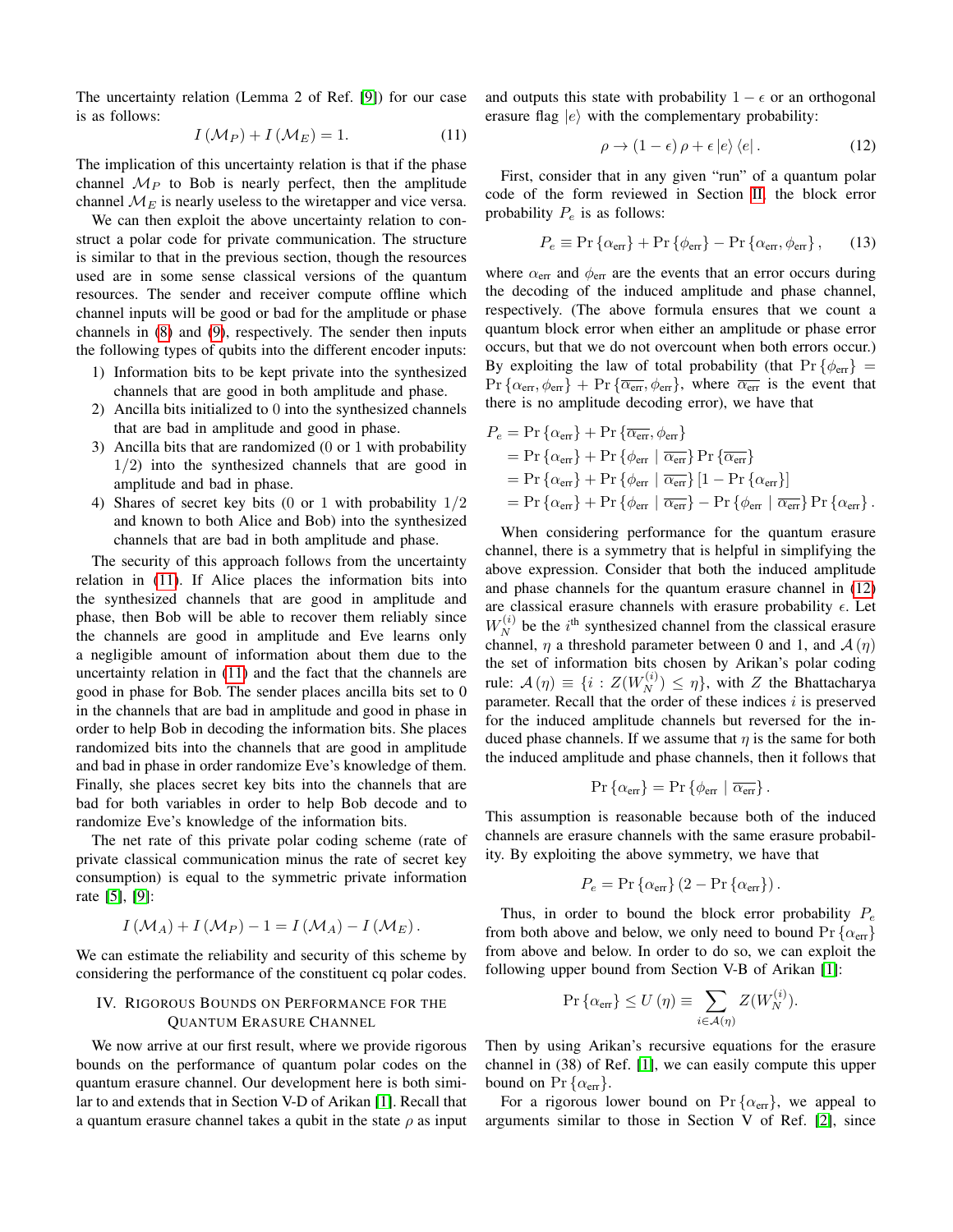one can always embed classical systems into quantum systems (also, recall that Arikan only provided a heuristic lower bound in Section V-D of Ref. [\[1\]](#page-8-0)). We can write the error probability  $Pr\{\alpha_{err}\}\$ as follows:

1 2<sup>N</sup> X u<sup>N</sup> <sup>1</sup> <sup>−</sup> Tr Π B<sup>N</sup> (N),u N−1 <sup>1</sup> u<sup>N</sup> · · · Π B<sup>N</sup> (i),u i−1 <sup>1</sup> u<sup>i</sup> · · · Π B<sup>N</sup> (1),u<sup>1</sup> ρu<sup>N</sup> Π B<sup>N</sup> (1),u<sup>1</sup> · · · Π B<sup>N</sup> (i),u i−1 <sup>1</sup> u<sup>i</sup> · · · Π B<sup>N</sup> (N),u N−1 <sup>1</sup> u<sup>N</sup> , (14)

where  $\rho_{u^N}$  is the encoded state and  $\Pi_{(1),u_1}^{B^N}, \ldots, \Pi_{(N),u_1^{N-1}u_N}^{B^N}$ <br>are projectors corresponding to quantum hypothesis tests to decode each bit  $u_i$ . In the classical case,  $\rho_{u^N}$  is just a distribution given by the encoding and channel and  $\Pi_{(1),u_1}^{B^N}$ ,  $\ldots$ ,  $\Pi_{(N),u_1^{N-1}u_N}^{B^N}$  are indicator functions corresponding to likelihood ratio tests. Consider the following operator inequalities which hold for commuting operators  $P_1$  and  $P_2$  such that  $0 \leq P_1, P_2 \leq I$ :

$$
I - P_1 P_2 P_1 \ge I - P_1,
$$
  

$$
I - P_1 P_2 P_1 \ge I - P_2.
$$

We can exploit these recursively in order to obtain the following lower bound on the error term in [\(14\)](#page-5-1), since the projectors  $\Pi_{(1),u_1}^{B^N}, \ldots, \Pi_{(N),u_1^{N-1}u_N}^{B^N}$  all commute for a classical erasure channel:

$$
\sum_{u_1^{i-1}} \frac{1}{2^{i-1}} \sum_{u_i} \frac{1}{2} \text{Tr} \left\{ \left( I - \Pi_{(i), u_1^{i-1} u_i}^{B^N} \right) \sum_{u_{i+1}^N} \frac{1}{2^{N-i}} \rho_{u^N} \right\} \n= \sum_{u_i} \frac{1}{2} \text{Tr} \left\{ \left( I - \Pi_{(i), u_i}^{U_1^{i-1} B^N} \right) \rho_{(i), u_i}^{U_1^{i-1} B^N} \right\} \equiv P_{\text{err}} \left( u_i \right),
$$

where in the last line we have exploited the states and notation defined in Section V of Ref. [\[2\]](#page-8-1). By recognizing that the quantity above is equivalent to the error in discriminating the states  $\rho_{(i),0}^{U_1^{i-1}B^N}$  and  $\rho_{(i),1}^{U_1^{i-1}B^N}$  in a quantum hypothesis test and recalling the relationship between hypothesis testing error, the trace distance, and the fidelity (Bhattacharya parameter), we have the following lower bound from Ref. [\[12\]](#page-8-13):

$$
P_{\text{err}}(u_i) \ge \frac{1}{2} \left( 1 - \sqrt{1 - Z(W_N^{(i)})^2} \right).
$$

Thus, since this bound holds for any index  $i$ , we obtain the following lower bound on  $Pr\{\alpha_{err}\}\$ for the quantum erasure channel:

$$
\Pr\left\{\alpha_{\text{err}}\right\} \ge L\left(\eta\right) \equiv \max_{i \in \mathcal{A}\left(\eta\right)} \frac{1}{2} \left(1 - \sqrt{1 - Z(W_N^{(i)})^2}\right).
$$

This bound is also easy to compute by exploiting Arikan's recursive equations for the erasure channel in (38) of Ref. [\[1\]](#page-8-0).

The above development then leads us to the following theorem:

<span id="page-5-2"></span>*Theorem 2:* The block error probability  $P_e$  for a quantum polar code of the form reviewed in Section [II](#page-2-0) when used on a quantum erasure channel is bounded as follows:

$$
L(\eta) (2 - U(\eta)) \le P_e \le U(\eta) (2 - L(\eta)).
$$

<span id="page-5-1"></span>

<span id="page-5-3"></span>Fig. 1. The figure depicts the upper (blue solid curves) and lower (red dashed curves) bounds from Theorem [2](#page-5-2) for a quantum erasure channel with erasure probability  $\epsilon = 0.15$ . These bounds determine the trade-off between block error probability and rate for quantum polar codes designed for a quantum erasure channel. The channel's quantum capacity is equal to  $1 - 2\epsilon = 0.7$ qubits per channel use. Next to each curve, we also show the block length for a quantum polar code to which the corresponding bound applies.

Figure [1](#page-5-3) depicts the bounds given by Theorem [2.](#page-5-2) What we observe is that a large block length  $\approx 2^{20}$  is required in order for a quantum polar code to operate in a regime near the quantum capacity. Also, the margins between the upper and lower bounds from Theorem [2](#page-5-2) are rather large. Thus, it is clear that numerical simulations would be helpful in determining more accurate estimates of the performance of quantum polar codes on the quantum erasure channel.

#### V. NUMERICAL SIMULATION RESULTS

<span id="page-5-0"></span>We now describe the results of our numerical simulations of quantum polar codes on quantum erasure, depolarizing, and BB84 channels. Our simulations rely on two observations from Ref. [\[6\]](#page-8-5) (and noted in the previous section):

- The cq channels in [\(6\)](#page-2-2) and [\(7\)](#page-2-1) corresponding to the respective induced phase and amplitude channels result in distinguishable states at the output (for erasure, depolarizing, and BB84 channels).
- The performance of the resulting quantum polar code is directly related to the performance of polar codes for the constituent amplitude and phase channels.

The first observation implies that the induced channels are effectively classical. Specifically, for the quantum erasure channel with erasure probability  $\epsilon$ , both the induced amplitude and phase channel correspond to a classical erasure channel with erasure probability  $\epsilon$ . The second observation implies that we can simulate the performance of a quantum polar code for Pauli or erasure channels by simulating the performance of Arikan's successive cancellation decoder for the constituent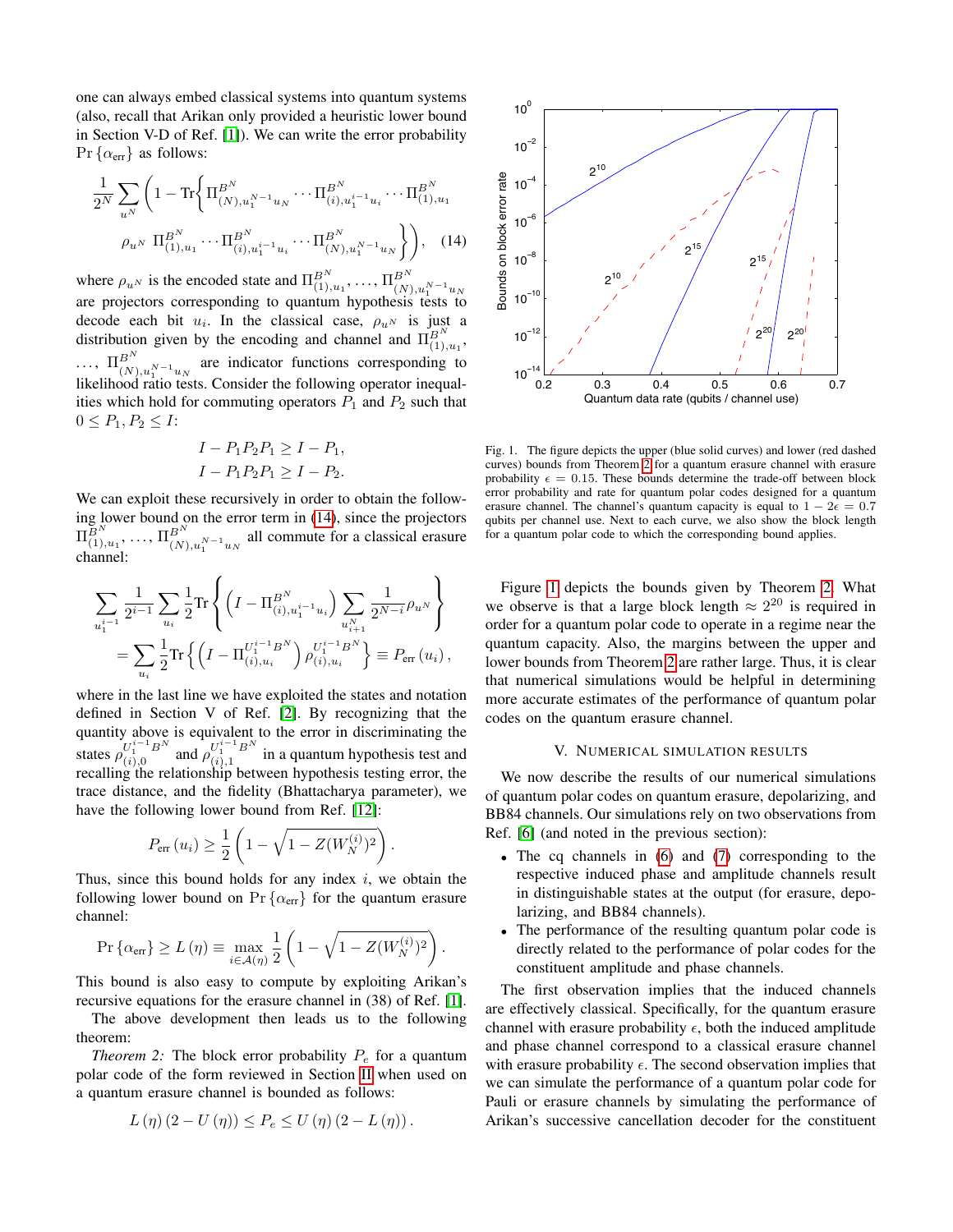

<span id="page-6-0"></span>Fig. 2. Diagram of the information bits for the induced amplitude and phase channels for code length  $N = 8$  and a classical rate  $R_C = 0.75$ . The numbers represent the symmetric capacities for each virtual channel when  $\epsilon = 0.15$ . The blue boxes represent the 'good' channels, which for our example are the virtual channels with symmetric capacities above the lowest quartile. The quantum code then chooses the four bits which are good for both amplitude and phase, resulting in a rate  $R_Q = 0.5$  quantum polar code.

channels. Importantly, this simulation is efficient because Arikan's successive cancellation decoder is efficient, requiring only  $O(N \log N)$  operations.

Our Monte Carlo simulation proceeds by randomly generating information bits, encoding them with the polar encoder, transmitting them over a given channel, and then decoding with the successive cancellation decoder. In our simulations, we vary the choice of the classical rates  $R_C^{(\text{ph})}$  and  $R_C^{(\text{amp})}$ for the respective phase and amplitude channels. For the case of the quantum erasure channel, it is optimal to choose these rates to be equal because the two induced amplitude and phase channels are classical erasure channels with the same erasure probability and hence have the same capacity.

Figure [2](#page-6-0) depicts the process by which we choose an example quantum polar code with  $N = 8$  and classical rates  $R_C^{\text{(amp)}} = R_C^{\text{(ph)}} = 0.75$ . The virtual channels' symmetric capacities in the erasure case can be calculated explicitly and efficiently via the recursive formulas in (38) of Ref. [\[1\]](#page-8-0). The reason that the symmetric capacities are reversed for the induced phase channel is that the action of the quantum CNOT gates in the encoding are reversed when acting on the phase basis (as first observed in [\[6\]](#page-8-5)). We end up with four channels "good" for both amplitude and phase and  $R_Q = 4/8 = 0.5$ . In the case where the bad virtual channels are completely clustered at the ends, it holds that  $R_Q = R_C^{\text{(ph)}} + R_C^{\text{(amp)}} - 1$ . However, we note that the symmetric capacities of the virtual channels are generally not ordered sequentially  $(e.g., u<sub>5</sub>)$  has a larger symmetric capacity than  $u_4$ ) and in larger block lengths N, the good virtual channels become distributed more noncontiguously, resulting in slightly higher quantum rates.

After randomly choosing the information bits  $u_1^N$ , the encoding is performed by multiplying by the encoding matrix  $G_N$  [\[1\]](#page-8-0), and the codeword is transmitted through the channel according to its probability transition matrix. For the amplitude channels, we then sequentially decode  $u_1, u_2, \cdots$ . We always decode any frozen bits correctly, and we decode the information bits to be either '0' or '1' according to the likelihood ratio, which for each bit is calculated recursively in  $O(\log N)$ steps by incorporating the values of previously decoded bits



<span id="page-6-1"></span>Fig. 3. Block error rate  $P_e$  versus quantum data rate for a quantum erasure channel with  $\epsilon = 0.15$  and different block lengths. Yellow, red and blue points show, respectively,  $N = 64$ , 256, and 1024. Points show simulated results and lines are linear interpolations between points. The error bars here and in subsequent figures reflect the 90% confidence interval for the error rates given the number of simulations performed and errors observed. The quantum capacity of this channel is equal to 0.7 qubits per channel use.

[\[1\]](#page-8-0). For the induced phase channels, we decode in the reverse order, due to the reversal mentioned above.

We calculated the block error rates  $Pr\{\alpha_{err}\}\$  and  $Pr \{\phi_{err} | \overline{\alpha_{err}}\}$  for the respective induced amplitude and phase channels separately by performing  $M$  such simulations of each, in each case comparing with the actual encoded word. The block error rate for quantum data transmission is equal to [\(13\)](#page-4-3) by counting an error whenever either the amplitude or phase decoding fails (but not overcounting when both fail). For most cases, we ran  $M = 50,000$  simulations in order to get statistically significant results down to  $P_e \leq 10^{-4}$  (though for some larger  $P_e$  cases we ran  $M = 5,000$ , as this was more than sufficient to obtain small statisical error bars).

#### *A. Results for Quantum Erasure Channels*

Figure [3](#page-6-1) depicts the block error rate versus quantum data rate for three different code lengths  $N = 64$ , 256, and 1024. All of the block error rates start to bend down slightly below the quantum capacity for the channel (which in this case is equal to 0.7 qubits per channel use), and the longer block lengths improve more rapidly at lower rates. Figure [4\(](#page-7-0)a) then plots the block error rate versus erasure probability  $\epsilon$  for one particular quantum data rate  $R_Q \approx 0.4$ . Note that the exact rates for different block lengths  $N$  are slightly different due to a slightly increasing fraction of overlapping phase-good and amplitude-good channels at larger block lengths.

Figure [4\(](#page-7-0)b) summarizes performance for a variety of erasure probabilities  $\epsilon$  and quantum data rates  $R_Q$  by plotting the threshold rate at which  $P_e \leq 10^{-4}$ . It also plots the quantum capacity  $1 - 2\epsilon$  of the quantum erasure channel [\[13\]](#page-8-14). We observe that for the selected block lengths, quantum polar codes can perform increasingly near to capacity as the erasure probability  $\epsilon$  decreases.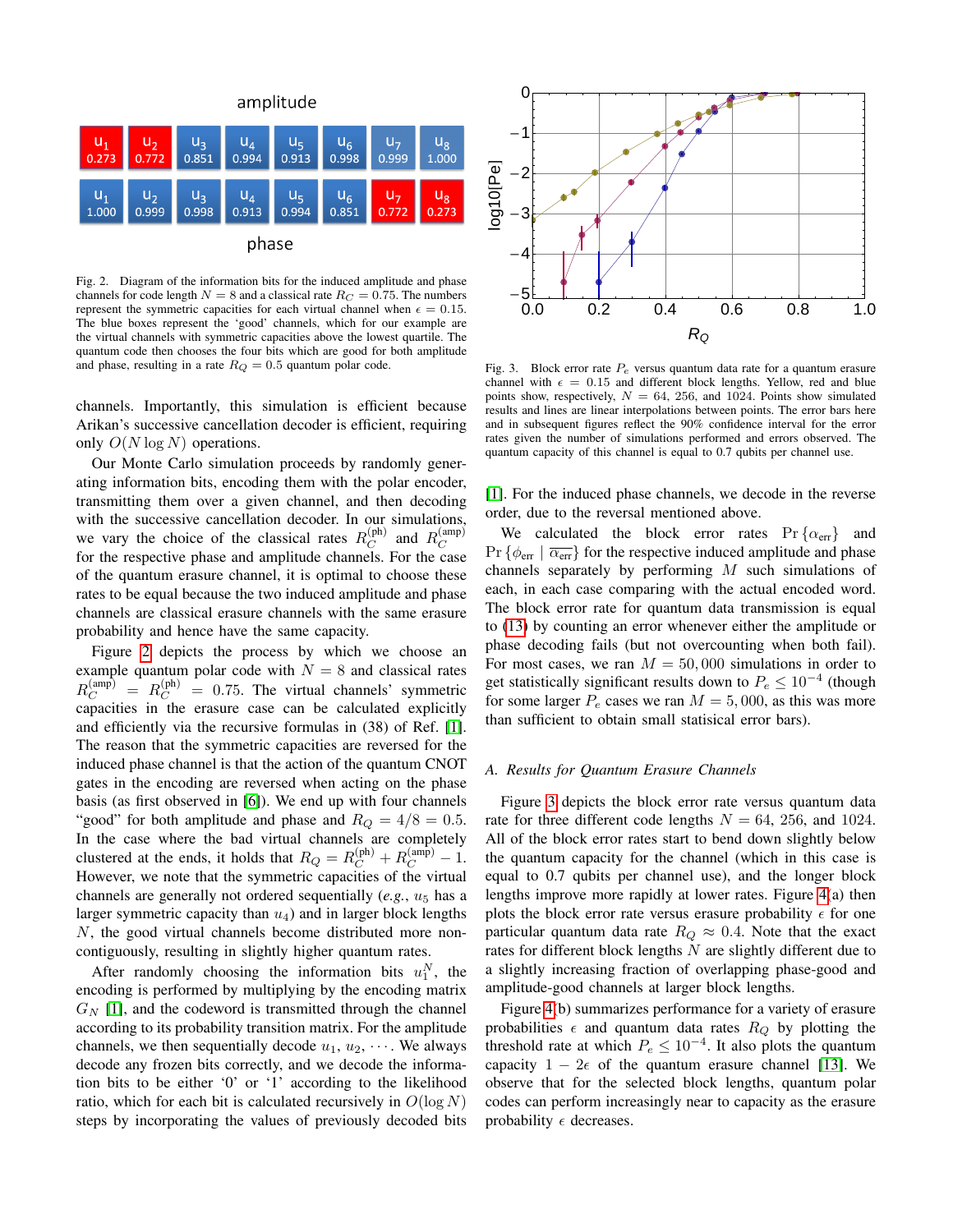

<span id="page-7-0"></span>Fig. 4. Quantum erasure channel simulation results. (a) Block error rate  $P_e$  versus erasure probability  $\epsilon$  for  $N = 64$  (yellow),  $N = 256$  (red), and  $N = 1024$  (blue) and quantum rate  $R_Q = 0.398$  (the  $N = 64$  points were for  $R_Q = 0.375$ . (b) Threshold quantum data rate  $R_Q$  for block error rate  $P_e \leq 10^{-4}$  versus erasure probability  $\epsilon$ . The black curve shows the quantum capacity  $1 - 2\epsilon$ .

#### *B. Results for Quantum Depolarizing Channels*

We also simulated the performance of quantum polar codes for the quantum depolarizing channel with depolarizing probability p, modeled as follows:

$$
\rho \to (1 - p)\rho + p/3(X\rho X + Y\rho Y + Z\rho Z).
$$

In this case, the induced amplitude channel has orthogonal outputs, with errors occuring only in the case of an  $X$  or Y flip. Thus, it is equivalent to a classical binary symmetric channel (BSC) with flip probability  $2p/3$ . The induced phase channel has four possible outputs (corresponding to the four orthogonal Bell states), and it is thus equivalent to a classical channel with the following probability transition matrix:

$$
\left(\begin{array}{ccc} 1-p & p/3 & p/3 & p/3 \\ p/3 & p/3 & p/3 & 1-p \end{array}\right).
$$

One important subtlety for both the induced amplitude and phase channel for the quantum depolarizing channel is that there is no explicit method for calculating the symmetric capacities of each virtual channel (as in the case of an erasure channel). From Ref. [\[1\]](#page-8-0), we know that there is a choice of



<span id="page-7-1"></span>Fig. 5. Quantum depolarizing channel simulation results. (a) Block error rate  $P_e$  versus physical error probability p for  $N = 64$  (yellow),  $N = 256$  (red), and  $N = 1024$  (blue) and quantum data rate  $R_Q = 0.30$ . (b) Threshold  $R_Q$  for  $P_e \leq 10^{-4}$  versus p. The black curve shows the hashing limit  $1 - H_2(p) - p \log_2(3)$ .

good channels with exponentially decreasing error probability for any rate below capacity, but Ref. [\[1\]](#page-8-0) does not give an explicit prescription for choosing them. One strategy from Ref. [\[14\]](#page-8-15), which we employ here, is to calculate the symmetric capacity S of a channel and use an effective erasure probability  $\epsilon = 1 - S$  to choose the good channels according the prescription for erasure channels. It is not fully known how close to optimal this heuristic is.

Another important subtlety is that the induced amplitude and phase channels have different symmetric capacities (with the phase channel's being slightly larger). For this reason, it is better to choose the amplitude classical rate slightly lower than the phase rate:  $R_C^{(\text{amp})} < R_C^{(\text{ph})}$ . To account for this, we varied the rates  $R_C^{\text{(amp)}}$  and  $R_C^{\text{(ph)}}$  independently and chose the combination of these two rates which optimized  $P_e$  for a given quantum data rate  $R_Q$ . We found empirically that choosing  $R_C^{\text{(amp)}} = 0.82 R_C^{\text{(ph)}}$  gave near optimal results across the channel parameters and rates we considered but varying around this choice gives slight improvements.

Figure [5\(](#page-7-1)a) plots the block error rate  $P_e$  for polar codes with quantum data rate  $R_Q \approx 0.30$ , and Figure [5\(](#page-7-1)b) plots the threshold for which  $P_e \leq 10^{-4}$  along with the hashing bound  $1 - H_2(p) - p \log_2(3)$  (this is the rate achievable by a